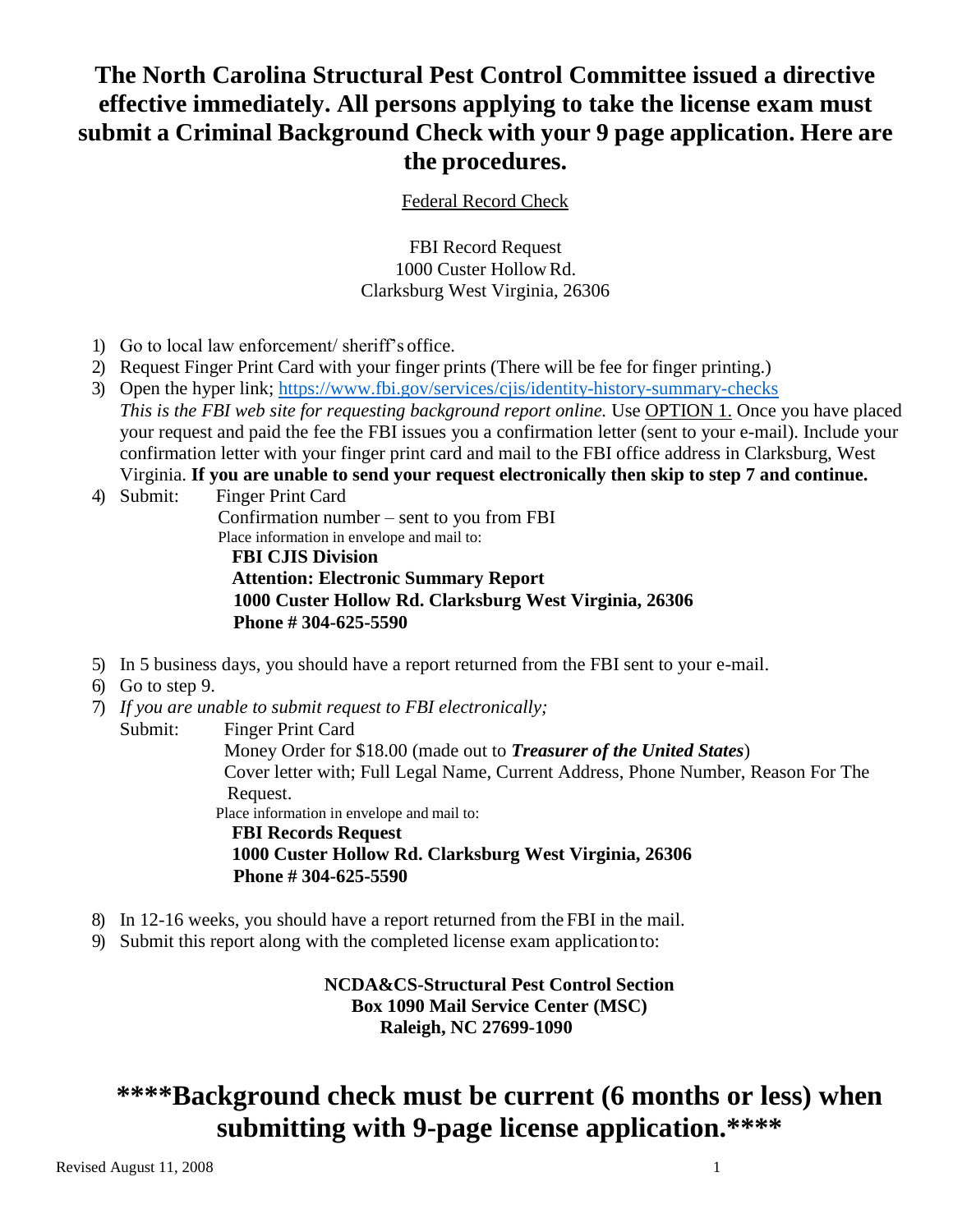### **NORTH CAROLINA DEPARTMENT OF AGRICULTURE & CONSUMER SERVICES STRUCTURAL PEST CONTROL & PESTICIDES DIVISION**

1090 Mail Service Center

RALEIGH, N.C. 27699-

1090

# **APPLICATION FOR LICENSE EXAMINATION**

# (INCOMPLETE APPLICATIONS WILL BE RETURNED)

| 1. Name:                                                                                                              |                                                                                                           |                             |                               |
|-----------------------------------------------------------------------------------------------------------------------|-----------------------------------------------------------------------------------------------------------|-----------------------------|-------------------------------|
| (First)                                                                                                               | (Middle)                                                                                                  | (Last)                      | (Nickname)                    |
|                                                                                                                       |                                                                                                           |                             |                               |
|                                                                                                                       | (Street or $P.O. Box$ )                                                                                   | (City)                      |                               |
|                                                                                                                       |                                                                                                           | Telephone No.               |                               |
| (State)                                                                                                               | (Zip Code) (County)                                                                                       |                             |                               |
|                                                                                                                       |                                                                                                           |                             |                               |
|                                                                                                                       | 4. Are you presently employed? Yes _____ No________ Self-Employed? Yes _____ No______                     |                             |                               |
|                                                                                                                       | 5. Name and address of present employer (company name):                                                   |                             |                               |
|                                                                                                                       |                                                                                                           |                             |                               |
| (Street or P.O. Box)                                                                                                  | (City)                                                                                                    | (State)                     | (Zip Code)                    |
|                                                                                                                       | <u>Example 2001</u> Telephone No.                                                                         |                             |                               |
| (County)                                                                                                              |                                                                                                           |                             |                               |
|                                                                                                                       | 6. What is your position or job title with this company?                                                  |                             |                               |
|                                                                                                                       | 7. Indicate examination(s) for which you are applying by marking an "X" in the appropriate box(es) below: |                             |                               |
| Control of Household Pests (P license)<br>D                                                                           |                                                                                                           |                             |                               |
| D                                                                                                                     | Control of Wood-Destroying Organisms including fungi (W license)                                          |                             |                               |
| Fumigation (F license)<br>D                                                                                           |                                                                                                           |                             |                               |
|                                                                                                                       | 8. Have you ever been charged with or convicted of violating the Structural Pest Control Laws of any      |                             |                               |
|                                                                                                                       |                                                                                                           | City (ies) and State(s)     |                               |
| Nature of the Charge(s)                                                                                               | Date(s) Charge(s) Made                                                                                    | <b>Where Charge(s) Made</b> | <b>Disposition of Case(s)</b> |
| a.<br><u> 1989 - John Stone Barnett, s</u>                                                                            |                                                                                                           |                             |                               |
|                                                                                                                       |                                                                                                           |                             |                               |
| b.                                                                                                                    |                                                                                                           |                             |                               |
| 9. Have you within five years of the date of this application been convicted of or entered a plea of guilty or a plea | of nolo contendere to or forfeited bond to a charge involving moral turpitude? Yes_No____.                |                             |                               |
| If yes, state where and when                                                                                          |                                                                                                           |                             |                               |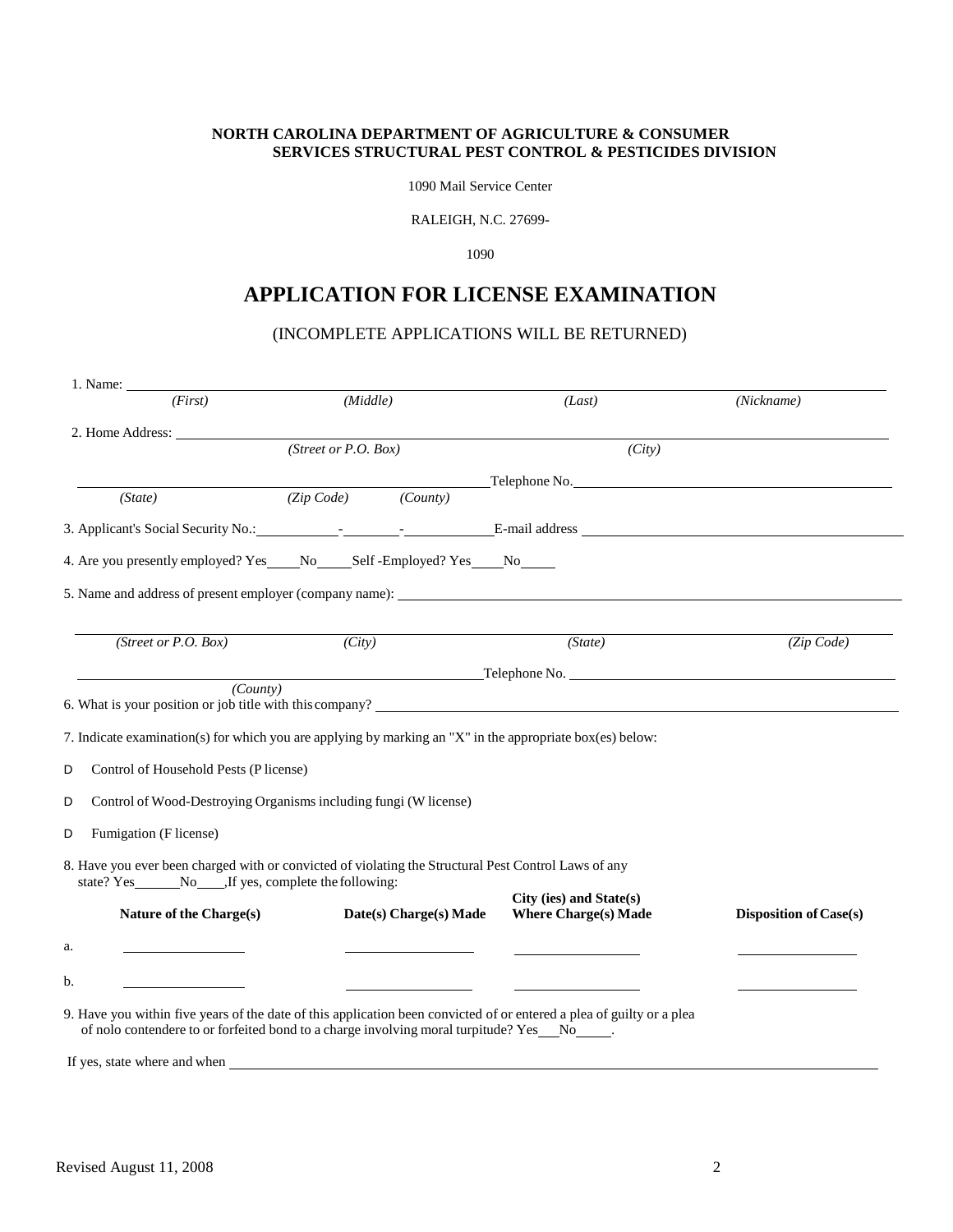| If yes, complete the following:                                                                                   | 10. Have you ever held a valid North Carolina certified applicator's (CA) card or equivalent thereto?<br>Yes No If yes, give CA number and phase(s) Expiration date Expiration date New You ever held a valid CA card or equivalent thereto from any other state? Yes No No Islamic Ves No No Islamic Ves No No Islamic Ves No No Islam |                                                  |                                     |                                                                                                  |
|-------------------------------------------------------------------------------------------------------------------|-----------------------------------------------------------------------------------------------------------------------------------------------------------------------------------------------------------------------------------------------------------------------------------------------------------------------------------------|--------------------------------------------------|-------------------------------------|--------------------------------------------------------------------------------------------------|
| Type(s) or Phase (s)<br><b>Cards Held</b>                                                                         | <b>How CA Card</b><br>Obtained (Exam, etc.)                                                                                                                                                                                                                                                                                             | <b>Issuing Agency (ies)</b><br>and Name of State | Date(s)<br><b>Issued</b>            | <b>Expiration CA</b><br>Date(s)                                                                  |
| a.                                                                                                                |                                                                                                                                                                                                                                                                                                                                         |                                                  |                                     |                                                                                                  |
| b.                                                                                                                |                                                                                                                                                                                                                                                                                                                                         |                                                  |                                     |                                                                                                  |
|                                                                                                                   | 11. Have you ever held a valid North Carolina structural pest control license? Yes No ____                                                                                                                                                                                                                                              |                                                  |                                     |                                                                                                  |
|                                                                                                                   |                                                                                                                                                                                                                                                                                                                                         |                                                  |                                     |                                                                                                  |
|                                                                                                                   | Have you ever held a valid structural pest control license or equivalent thereto from any other state?                                                                                                                                                                                                                                  |                                                  |                                     |                                                                                                  |
| <b>Type(s) or Phases(s)</b><br>License(s) Held                                                                    | <b>How License</b><br><b>Obtained (Exam or GFC)</b>                                                                                                                                                                                                                                                                                     | <b>Issuing Agency(ies)</b><br>and Name of State  | Date(s)<br><b>Issued</b>            | <b>Expiration</b><br>Date(s)                                                                     |
|                                                                                                                   | $\alpha$ .                                                                                                                                                                                                                                                                                                                              |                                                  |                                     |                                                                                                  |
|                                                                                                                   |                                                                                                                                                                                                                                                                                                                                         |                                                  |                                     |                                                                                                  |
| Yes _____No______If yes, complete the following:<br><b>Type of License/CA Card</b><br><b>Suspended or Revoked</b> | <b>Specify Whether License/</b><br><b>CA</b> Card<br><b>Suspended or Revoked</b>                                                                                                                                                                                                                                                        |                                                  | Date of Suspension<br>or Revocation | <b>Agency (ies) Which</b><br>Suspended or<br><b>Revoked License/CA Card</b><br>and Name of State |
| <u> 1980 - Johann Barbara, martxa eta politikar</u>                                                               |                                                                                                                                                                                                                                                                                                                                         |                                                  |                                     |                                                                                                  |
| authentic and made by the individual so named.):                                                                  | 13. We, the undersigned citizens, hereby Certify to the good moral character and temperate habits of this applicant (Recommendations<br>must be from reputable citizens who are not related to the applicant by either consanguinity or affinity. Signatures must be                                                                    |                                                  |                                     |                                                                                                  |
| a.                                                                                                                |                                                                                                                                                                                                                                                                                                                                         |                                                  |                                     |                                                                                                  |
| Address_                                                                                                          | $D. Box$ (State)<br>(Street or P.O. Box)<br>(Zip Code)                                                                                                                                                                                                                                                                                  | $\overline{\phantom{a}}$                         | Telephone No.                       |                                                                                                  |
|                                                                                                                   | b. Signed <u>same</u> and some services and some services and some services are seen to see the service of the service of the service of the service of the service of the service of the service of the service of the service of                                                                                                      |                                                  |                                     |                                                                                                  |
| Address                                                                                                           | (Street or P.O. Box) (State)                                                                                                                                                                                                                                                                                                            |                                                  | Telephone No.                       |                                                                                                  |
| $c_{\cdot}$                                                                                                       | (Zip Code)                                                                                                                                                                                                                                                                                                                              |                                                  |                                     |                                                                                                  |
| Address                                                                                                           | $(Street or P.O. Box)$ $(State)$<br>(Zip Code)                                                                                                                                                                                                                                                                                          |                                                  | Telephone No.                       |                                                                                                  |
|                                                                                                                   |                                                                                                                                                                                                                                                                                                                                         |                                                  |                                     |                                                                                                  |
|                                                                                                                   |                                                                                                                                                                                                                                                                                                                                         | Date                                             |                                     | , 20                                                                                             |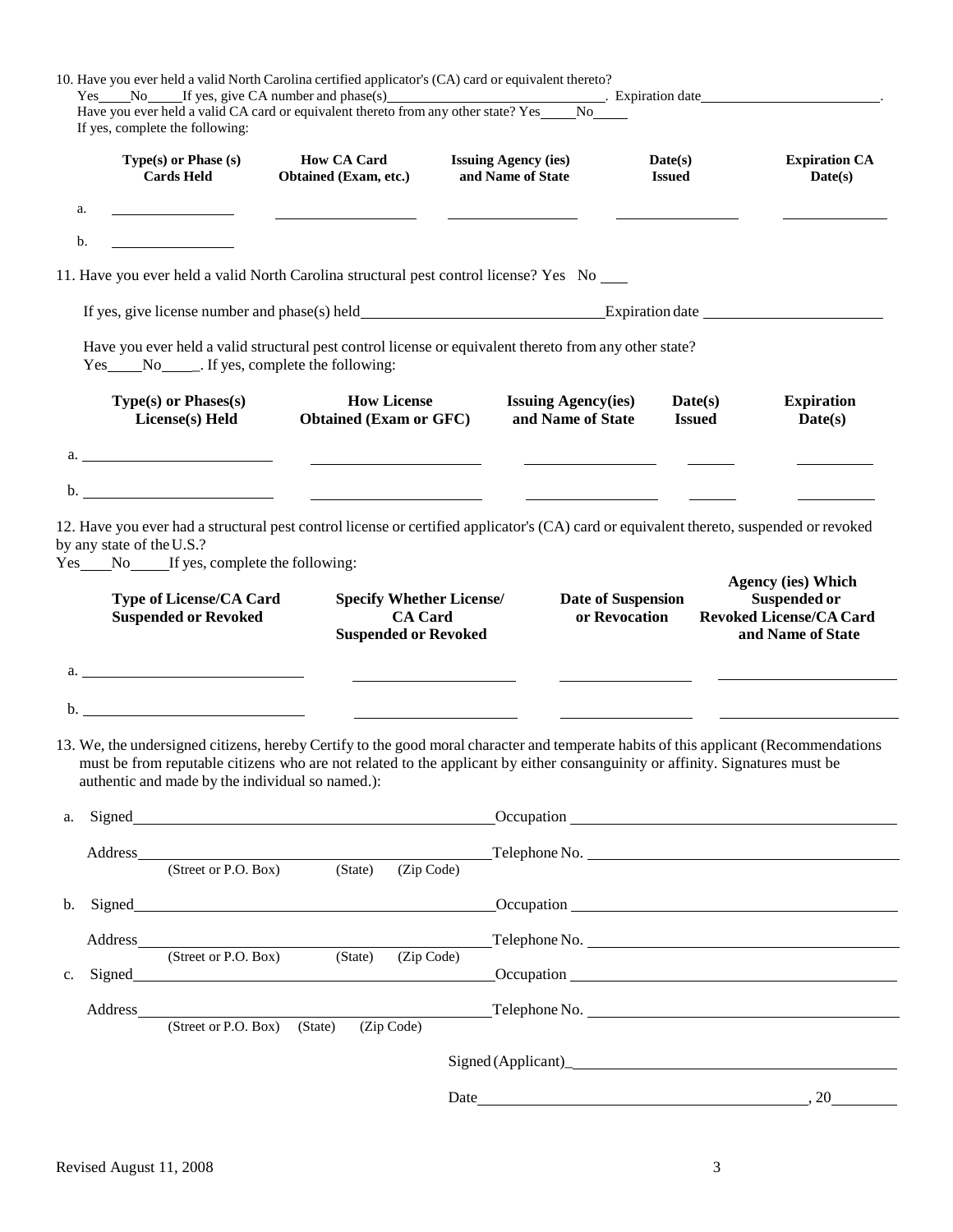#### QUESTIONNAIRE (COMPLETE AND SUBMIT WITH APPLICATION FOR LICENSE EXAMINATION)

1. Name of applicant:

|          | structural pest control license: (Company Name)                                                                                                                                                                                | (Street and No. or RFD) |                                                                                                                                                                                                                                    | (City)                                                     |  |
|----------|--------------------------------------------------------------------------------------------------------------------------------------------------------------------------------------------------------------------------------|-------------------------|------------------------------------------------------------------------------------------------------------------------------------------------------------------------------------------------------------------------------------|------------------------------------------------------------|--|
| (State)  |                                                                                                                                                                                                                                | (Zip Code)              | (County)                                                                                                                                                                                                                           |                                                            |  |
|          | 3. Date above company was organized: 200 to the set of the set of the set of the set of the set of the set of the set of the set of the set of the set of the set of the set of the set of the set of the set of the set of th |                         |                                                                                                                                                                                                                                    |                                                            |  |
|          | 4. Is this company incorporated? Yes No If yes, complete the following:                                                                                                                                                        |                         |                                                                                                                                                                                                                                    |                                                            |  |
|          | 5. List previous addresses of this company's branch office and length of time at each address for the past ten years:                                                                                                          |                         |                                                                                                                                                                                                                                    |                                                            |  |
|          | a.<br>$(Street and No. or RFD)$ $(City)$                                                                                                                                                                                       |                         | (State)                                                                                                                                                                                                                            | $From$ $20$ To $70$ , $20$                                 |  |
|          | b. From From From (Street and No. or RFD) (City)                                                                                                                                                                               |                         |                                                                                                                                                                                                                                    | $\text{From}$ $\qquad \qquad$ , 20 To $\qquad \qquad$ , 20 |  |
|          |                                                                                                                                                                                                                                |                         | (State)                                                                                                                                                                                                                            |                                                            |  |
|          | c.<br>(Street and No. or RFD) (City)                                                                                                                                                                                           |                         | (State)                                                                                                                                                                                                                            | From $\qquad 20$ To $\qquad \qquad 20$                     |  |
|          | d.                                                                                                                                                                                                                             |                         |                                                                                                                                                                                                                                    | From $\qquad 20$ To $\qquad \qquad 20$ , $20$              |  |
|          | (Street and No. or RFD) (City)                                                                                                                                                                                                 |                         | (State)                                                                                                                                                                                                                            |                                                            |  |
|          | 6. List the names and addresses of the officers or owners of this company:                                                                                                                                                     |                         |                                                                                                                                                                                                                                    |                                                            |  |
|          |                                                                                                                                                                                                                                |                         |                                                                                                                                                                                                                                    |                                                            |  |
|          |                                                                                                                                                                                                                                |                         |                                                                                                                                                                                                                                    |                                                            |  |
|          |                                                                                                                                                                                                                                |                         |                                                                                                                                                                                                                                    |                                                            |  |
|          | (Street and No. or RFD)                                                                                                                                                                                                        | (City)                  | (State)                                                                                                                                                                                                                            | (Zip Code)                                                 |  |
|          | b. Name Title                                                                                                                                                                                                                  |                         |                                                                                                                                                                                                                                    |                                                            |  |
|          |                                                                                                                                                                                                                                |                         |                                                                                                                                                                                                                                    |                                                            |  |
|          | (Street and No. or RFD)                                                                                                                                                                                                        | (City)                  | (State)                                                                                                                                                                                                                            | (Zip Code)                                                 |  |
|          | c. Name $\qquad \qquad$                                                                                                                                                                                                        |                         |                                                                                                                                                                                                                                    |                                                            |  |
| Address_ | (Street and No. or RFD)                                                                                                                                                                                                        | (City)                  | (State)                                                                                                                                                                                                                            | (Zip Code)                                                 |  |
|          | d. Name                                                                                                                                                                                                                        |                         | Title <b>The Community</b> Service Service Service Service Service Service Service Service Service Service Service Service Service Service Service Service Service Service Service Service Service Service Service Service Service |                                                            |  |
| Address  |                                                                                                                                                                                                                                |                         |                                                                                                                                                                                                                                    |                                                            |  |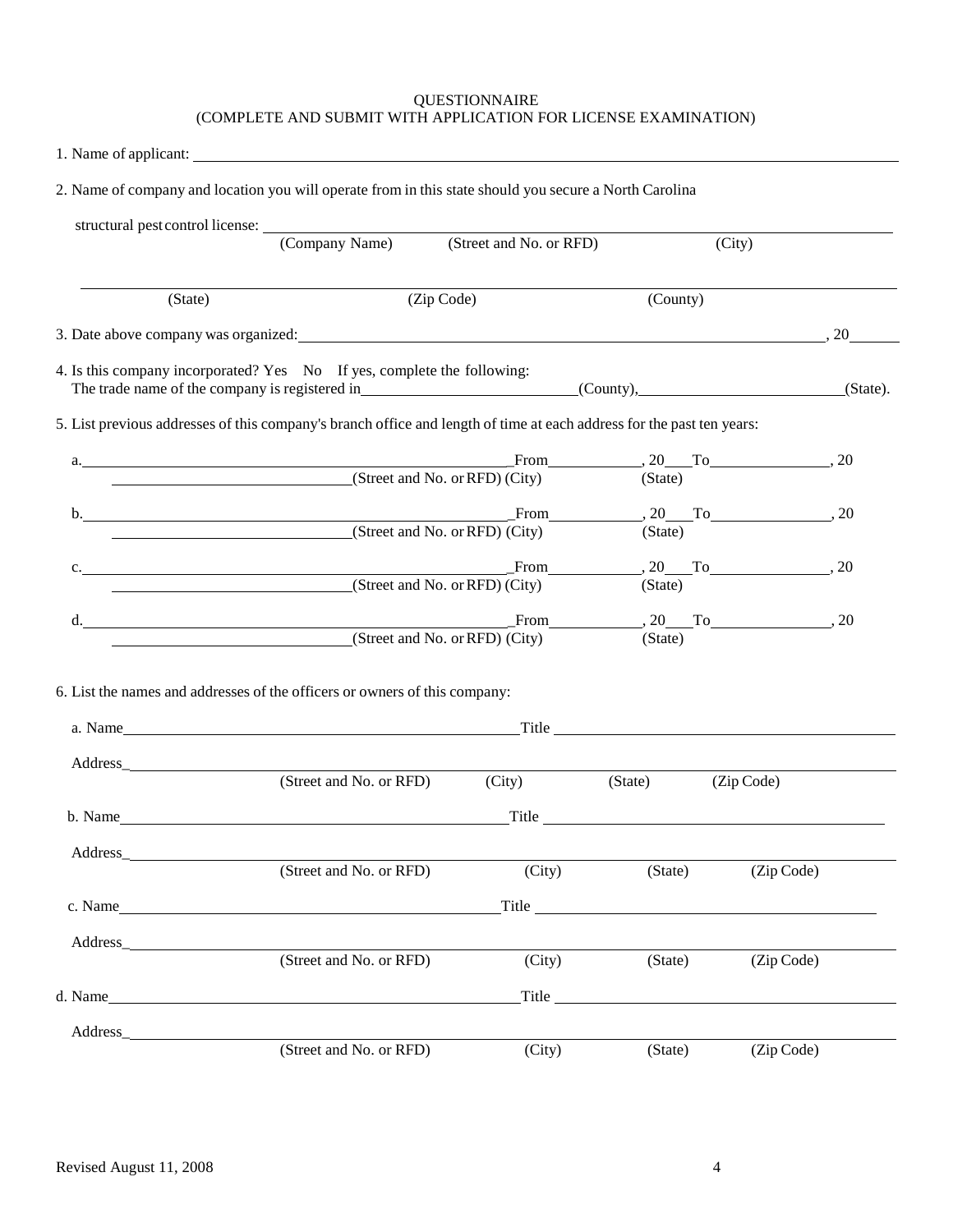|                     | 7. Beginning with the present date, list your entire employment record for the past ten years. Include each employer and location for<br>which you have worked in the field of structural pest control along with his/her license number and the state(s) in which a<br>structural control license was held while working for that company. Also include any employment you have had outside<br>structural pest control during the ten year period. |        |         |            |
|---------------------|-----------------------------------------------------------------------------------------------------------------------------------------------------------------------------------------------------------------------------------------------------------------------------------------------------------------------------------------------------------------------------------------------------------------------------------------------------|--------|---------|------------|
|                     | a. Employer $Date(s)$ employed: From $\qquad \qquad$ $\qquad \qquad$ $\qquad \qquad$ $\qquad \qquad$ $\qquad \qquad$ $\qquad \qquad$ $\qquad \qquad$ $\qquad \qquad$ $\qquad \qquad$ $\qquad \qquad$ $\qquad \qquad$ $\qquad \qquad$ $\qquad \qquad$ $\qquad \qquad$ $\qquad \qquad$ $\qquad \qquad$ $\qquad \qquad$ $\qquad \qquad$ $\qquad \qquad$ $\qquad \qquad$ $\qquad \qquad$                                                                |        |         |            |
|                     |                                                                                                                                                                                                                                                                                                                                                                                                                                                     |        |         |            |
|                     | Address of employer (Street and No. or RFD) (City)                                                                                                                                                                                                                                                                                                                                                                                                  |        | (State) | (Zip Code) |
|                     | b. Employer $Date(s)$ employed: From $20 \qquad \qquad$ $To$ $20 \qquad \qquad$ $(20 \qquad \qquad)$                                                                                                                                                                                                                                                                                                                                                |        |         |            |
|                     |                                                                                                                                                                                                                                                                                                                                                                                                                                                     |        |         |            |
|                     | (Street and No. or RFD)                                                                                                                                                                                                                                                                                                                                                                                                                             | (City) | (State) | (Zip Code) |
|                     |                                                                                                                                                                                                                                                                                                                                                                                                                                                     |        |         |            |
|                     |                                                                                                                                                                                                                                                                                                                                                                                                                                                     |        |         |            |
| Address of employer | (Street and No. or RFD)                                                                                                                                                                                                                                                                                                                                                                                                                             | (City) | (State) | (Zip Code) |
|                     |                                                                                                                                                                                                                                                                                                                                                                                                                                                     |        |         | $To$ , 20  |
|                     |                                                                                                                                                                                                                                                                                                                                                                                                                                                     |        |         |            |
|                     | (Street and No. or RFD)                                                                                                                                                                                                                                                                                                                                                                                                                             | (City) | (State) | (Zip Code) |

# **(Use additional pages if necessary to give complete ten-year employment history)**

8. Are you making application for examination on the basis of having two years practical experience as a service employee in the control of household pests, the control of wood-destroying organisms and/or fumigation? Yes No If yes, complete the following: Number of years of experience in the control of household Pests (\_\_\_\_\_\_\_\_\_\_\_\_\_\_\_\_ years), in the control of wood-destroying organisms ( years ), fumigation ( years). Attach to this questionnaire, affidavits from employers for which you have worked for at least two years as a service employee in each of the phases of structural pest control in which you wish to be examined (Use the enclosed affidavit, Found on page 9).

**NOTE: 2NCAC 34.0302 Authorizes the Division to make such investigations as it deems necessary to verify an applicant's**  qualifications. If no licensee/emplover affidavit is submitted, the Division will contact current/previous licensees/emplovers for **whom you indicate you have worked for at least two years.**

9. Are you making application for examination on the basis of having two years practical experience as an owner-operator in the control of household pests, the control of wood-destroying organisms or fumigation? Yes No If yes, complete the following: Number of years experience as an owner-operator), the control of household pests (see years), the control of

wood-destroying organisms (state of years), fumigation (state of years).

*For self-employed applicants, in lieu of the employer's affidavit, Section 4, Page 1, please attach atleast 8 notarized letters from customers you have serviced. Letters should indicate you have a minimum of 2 years' experience in each of the phases of structural pest control in which you wish to be examined.* **NOTE: 2NCAC 34.0302 Authorizes the Division to make such investigations as it deems necessary to verify an applicant's qualifications. If no licensee/employer affidavit is submitted, the Division will contact current/previous licensees/employers for whom you indicate you have worked for at least two years.**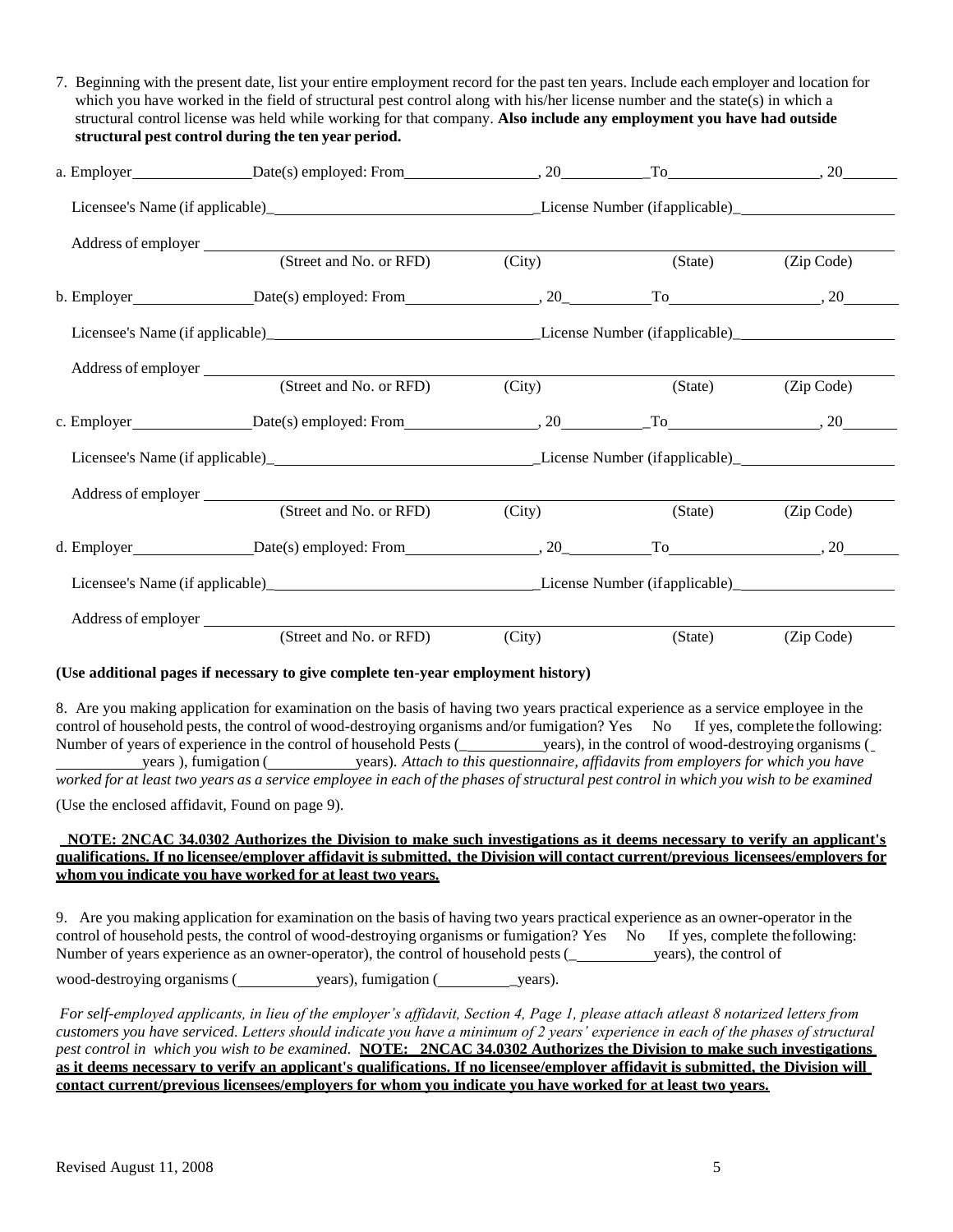|                                                   | Address of high school (Street and No. or RFD)                                                                                                                                                                                                                                | (City)                  | (State) | (Zip Code) |
|---------------------------------------------------|-------------------------------------------------------------------------------------------------------------------------------------------------------------------------------------------------------------------------------------------------------------------------------|-------------------------|---------|------------|
|                                                   |                                                                                                                                                                                                                                                                               |                         |         |            |
| application a certified record of such training): | b. Did you attend a college or some other type of institution? Yes No If Yes, complete the following (If you desire your college<br>or university training in structural pest control or related fields to be considered as evidence of your qualifications, submit with this |                         |         |            |
|                                                   | (1) Name of college, etc.                                                                                                                                                                                                                                                     |                         |         |            |
|                                                   | (Street and No. or RFD)                                                                                                                                                                                                                                                       | Major subject<br>(City) |         |            |
| (State)                                           |                                                                                                                                                                                                                                                                               |                         |         |            |
|                                                   | Year(s) attended_____________________Year graduated__________________Degree(s) Received ______________________                                                                                                                                                                |                         |         |            |
|                                                   | (2) Name of college, etc.<br>Address Major subject Major subject Major subject Major subject Street and No. or RFD) (City) (State)                                                                                                                                            |                         |         |            |
|                                                   |                                                                                                                                                                                                                                                                               |                         |         |            |
|                                                   | Year(s) attended Year graduated Degree(s) Received                                                                                                                                                                                                                            |                         |         |            |
|                                                   | c. Other formal training (list type of training, source of training and date(s) of training)                                                                                                                                                                                  |                         |         |            |
|                                                   |                                                                                                                                                                                                                                                                               |                         |         |            |
|                                                   |                                                                                                                                                                                                                                                                               |                         |         |            |
|                                                   |                                                                                                                                                                                                                                                                               |                         |         |            |
|                                                   | d. Other qualifying experience                                                                                                                                                                                                                                                |                         |         |            |
|                                                   |                                                                                                                                                                                                                                                                               |                         |         |            |
|                                                   |                                                                                                                                                                                                                                                                               |                         |         |            |

10. Education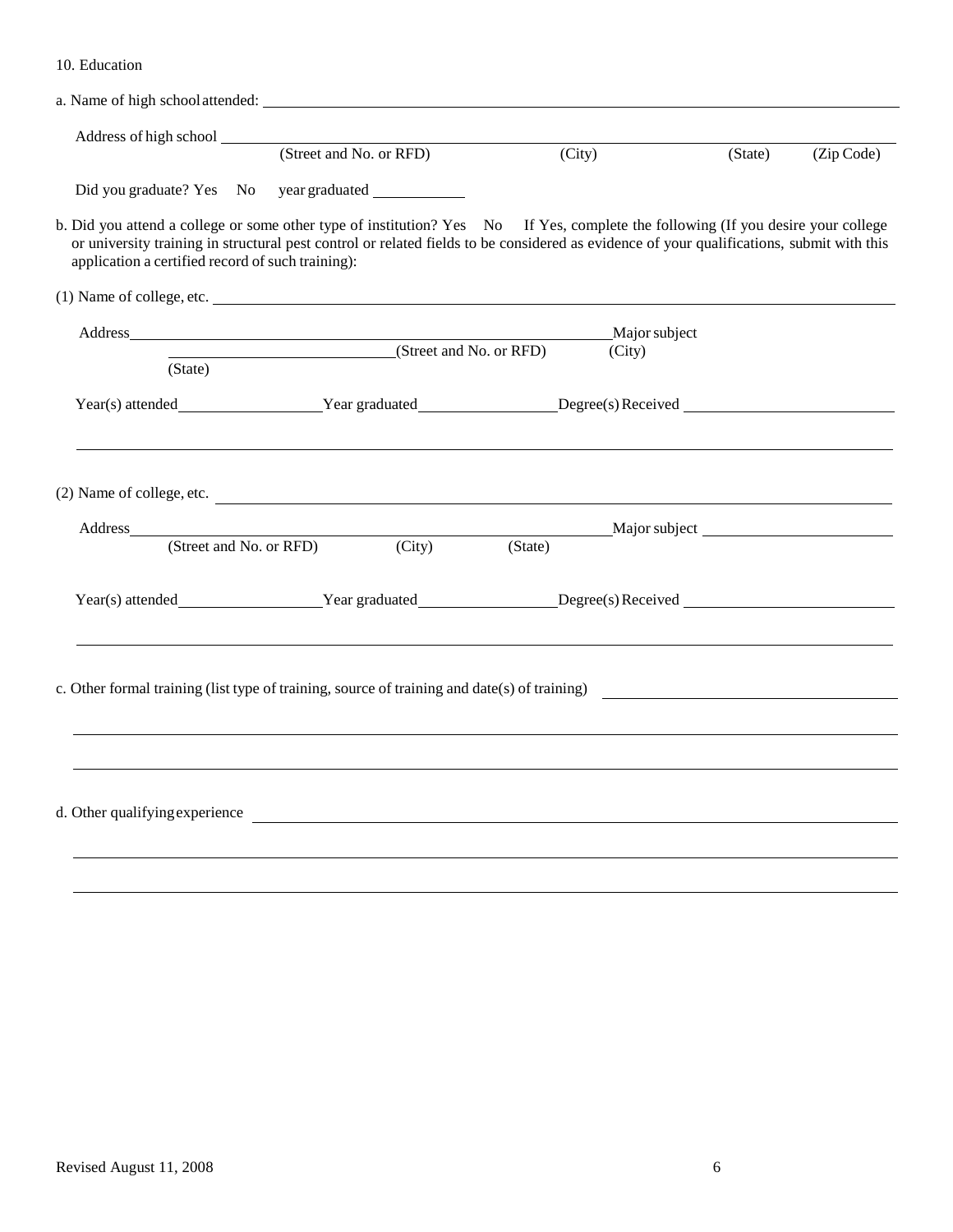11. If you are applying to take the examination for a LICENSE FOR THE CONTROL OF HOUSEHOLD PESTS, complete the following:

| <b>Name of Pests</b>                           | <b>Years Experience</b><br><b>In Controlling</b> | <b>Pesticides Currently Used Name of Pests</b><br>(List by Brand name only) |
|------------------------------------------------|--------------------------------------------------|-----------------------------------------------------------------------------|
| a. Ants                                        |                                                  |                                                                             |
| b. American Roaches<br>c. Brown-Banded Roaches |                                                  |                                                                             |
| d. Clothes Moths                               |                                                  |                                                                             |
| e. Fleas<br>f. German Roaches                  |                                                  |                                                                             |
| g. House flies<br>h. Mice                      |                                                  |                                                                             |
| i. Millipedes                                  |                                                  |                                                                             |
| j. Rats<br>k. Sawtoothed Grain Beetle          |                                                  |                                                                             |
| 1. Silverfish                                  |                                                  |                                                                             |
| m. Wasps                                       |                                                  |                                                                             |

12. If you are applying to take the examination for a LICENSE FOR THE CONTROL OF WOOD-DESTROYING ORGANISMS, complete the following:

| <b>Name of Pests</b>     | <b>Years Experience</b><br>In Controlling | <b>Pesticides Currently Used Name of Pests</b><br>(List by Brand name only) |
|--------------------------|-------------------------------------------|-----------------------------------------------------------------------------|
| a. Carpenter Ants        |                                           |                                                                             |
| b. Carpenter Bees        |                                           |                                                                             |
| c. Dry Wood Termites     |                                           |                                                                             |
| d. Old House Borers      |                                           |                                                                             |
| e. Powder-Post Beetles   |                                           |                                                                             |
| f. Subterranean Termites |                                           |                                                                             |
| g. Wood-Decay Fungi      |                                           |                                                                             |

13. If you are applying to take the examination for a FUMIGATION LICENSE, complete the following:

| <b>Fumigants</b>                                     | <b>Number of Years</b><br><b>Experience With</b> | Type of gas<br><b>Mask used</b> | <b>Type of Fumigants</b><br><b>Canister used</b> |
|------------------------------------------------------|--------------------------------------------------|---------------------------------|--------------------------------------------------|
| a. Chloropicrin<br>b. Methyl Bromide<br>c. Phostoxin |                                                  |                                 |                                                  |
| d. Vikane<br>e. Other Fumigants (List):              |                                                  |                                 |                                                  |

Signed (Applicant)

Date 20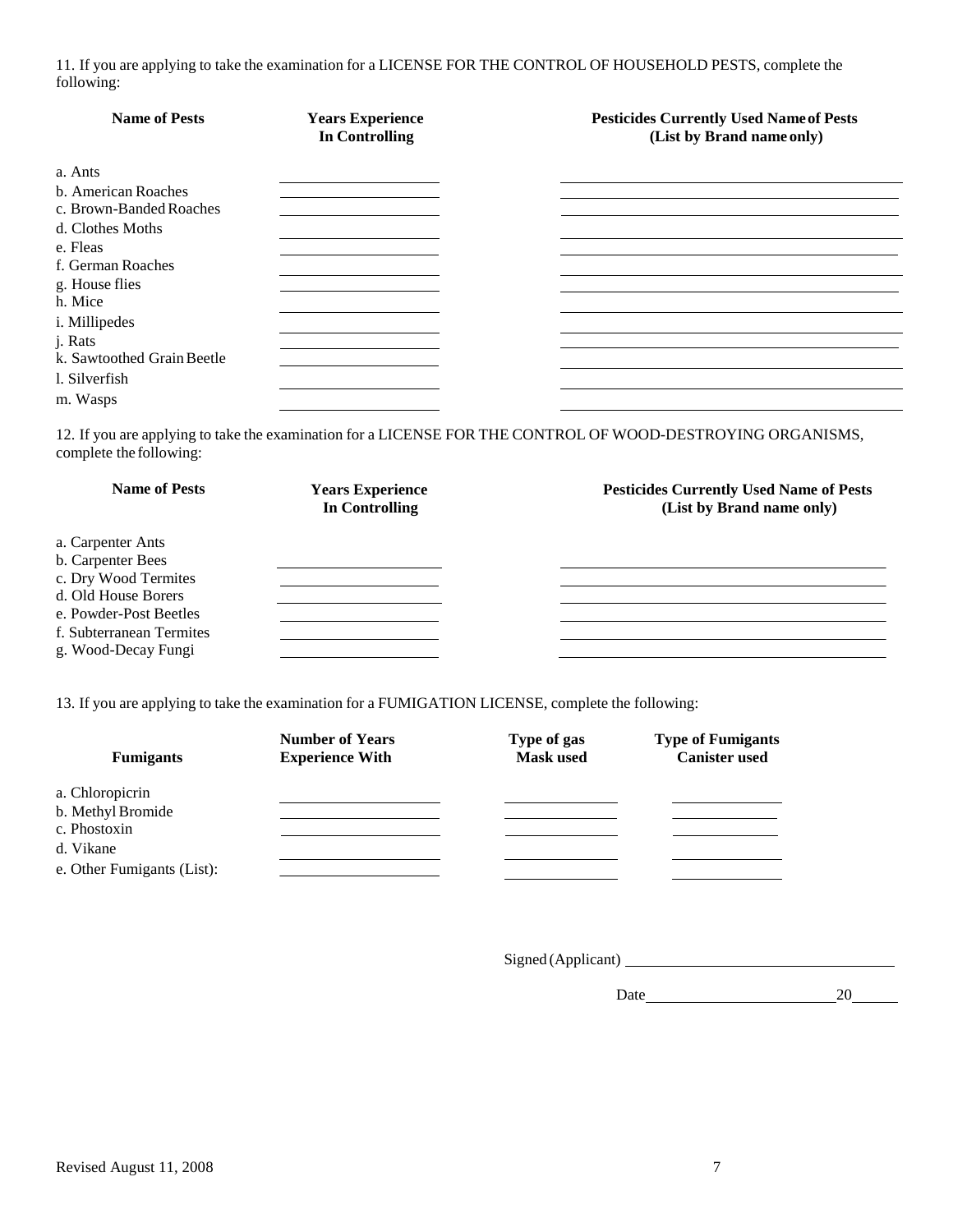# VITAL INFORMATION ON LICENSE APPLICANT (COMPLETE AND SUBMIT WITH APPLICATION FOR LICENSE EXAMINATION)

| Name                                                                                  |                                                  |                                      |                               |            | 20         |
|---------------------------------------------------------------------------------------|--------------------------------------------------|--------------------------------------|-------------------------------|------------|------------|
| (Last Name)                                                                           | (First Name)                                     | (Middle Name)                        |                               | (Date)     |            |
|                                                                                       |                                                  |                                      |                               |            |            |
|                                                                                       | (Street and No. or RFD)                          |                                      | (City)                        | (State)    | (Zip Code) |
| Residence                                                                             |                                                  |                                      |                               |            |            |
|                                                                                       | (Street and No. or RFD)                          |                                      | (City)                        | (State)    | (Zip Code) |
|                                                                                       |                                                  |                                      |                               |            |            |
|                                                                                       | (Street and No. or RFD)                          |                                      | (City)                        | (State)    | (Zip Code) |
|                                                                                       |                                                  |                                      |                               |            |            |
| Nationality                                                                           |                                                  |                                      |                               | Sex        |            |
| Age                                                                                   | Date of Birth                                    | Height                               |                               | Complexion |            |
| Hair                                                                                  | Eyes                                             | $\mathbf{W}$ eight                   | <b>Build</b>                  |            |            |
|                                                                                       | Scars & Marks <b>Scars &amp; Marks</b>           |                                      |                               |            |            |
| Have you ever been convicted of a felony?<br>(Donot include minor traffic violations) | $\Delta$<br>yes                                  | $\Delta$<br>no                       | If yes, state where and when. |            |            |
| (Do not include minor traffic violations)                                             | Have your everbeenarrestedorconvicted otherwise? | $\Delta$<br>$\triangle$<br>yes<br>no |                               |            |            |

# If answer is yes, list all arrests and/or convictions. Failure to completely and accurately identify any arrest and/or conviction **may result in the rejection of your application.**

| Charge | Date of Arrest | Place | Disposition or Sentence |
|--------|----------------|-------|-------------------------|
|        |                |       |                         |
|        |                |       |                         |
|        |                |       |                         |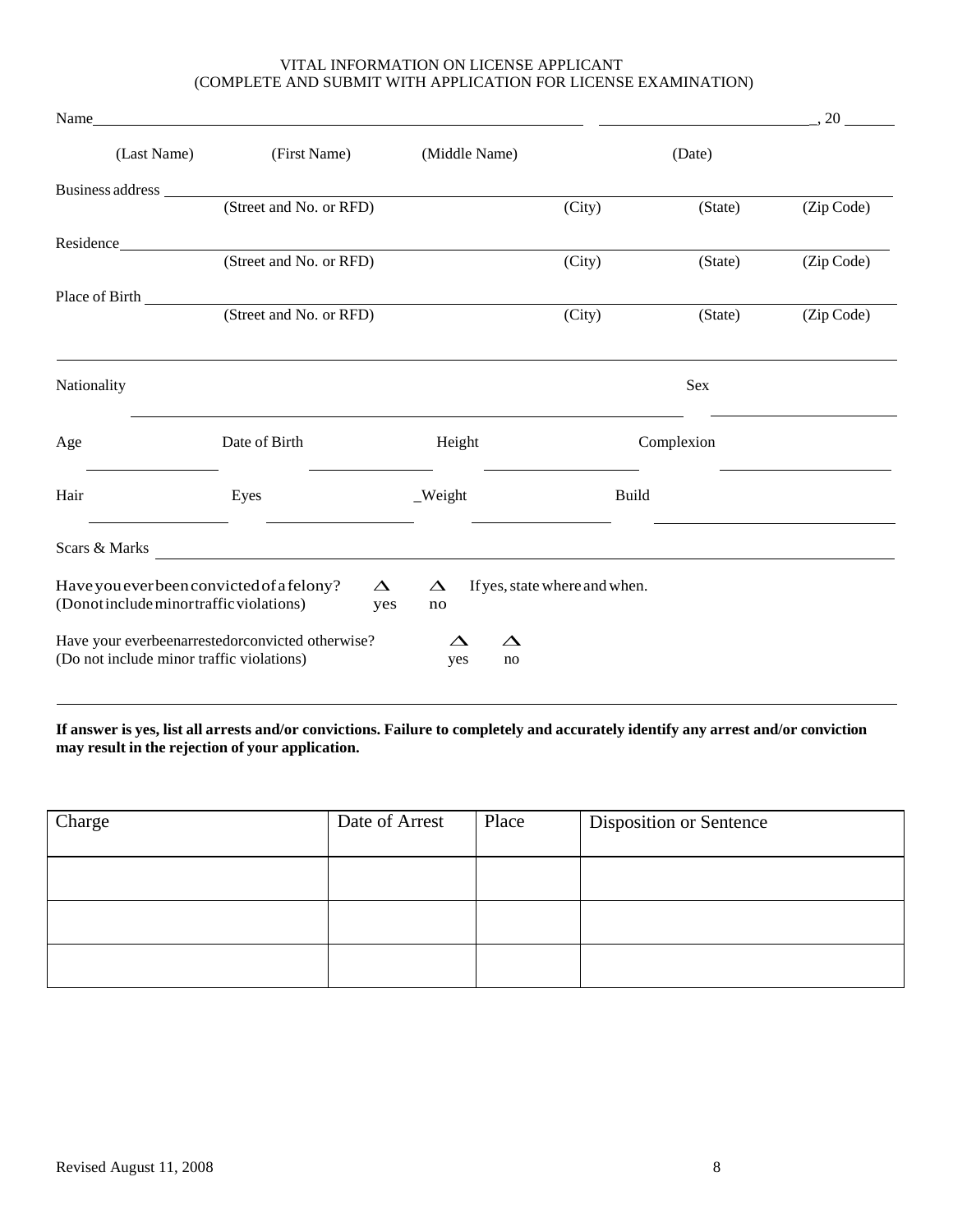| State of |  |
|----------|--|
|          |  |

County of **County of the County of the County of County of County of County of County of County of County of County of County of County of County of County of County of County of County of County of County of County of Cou** 

being duty sworn on his oath deposes and says that he has read Parts 1, 2, and 3 of the above and foregoing application and that the statements and answers contained therein are true and correct. Applicant further acknowledges that an application which contains false, misleading or incomplete statements and answers shall not be considered a properly completed application for examination for purposes of meeting the pre-registration requirements.

 $\lambda$ 

Affix here a *photograph taken within the preceding Affix here a 2 ½" x2 1/2 " clear full-face head and shoulder 12 months*

*(Applicant's Signature)* **Notary please impress seal on both signature and edge of photo. Please do not deface photo.**

| Subscribed and Sworn before me this |               |
|-------------------------------------|---------------|
| day of                              |               |
|                                     | Notary Public |

My commission expires